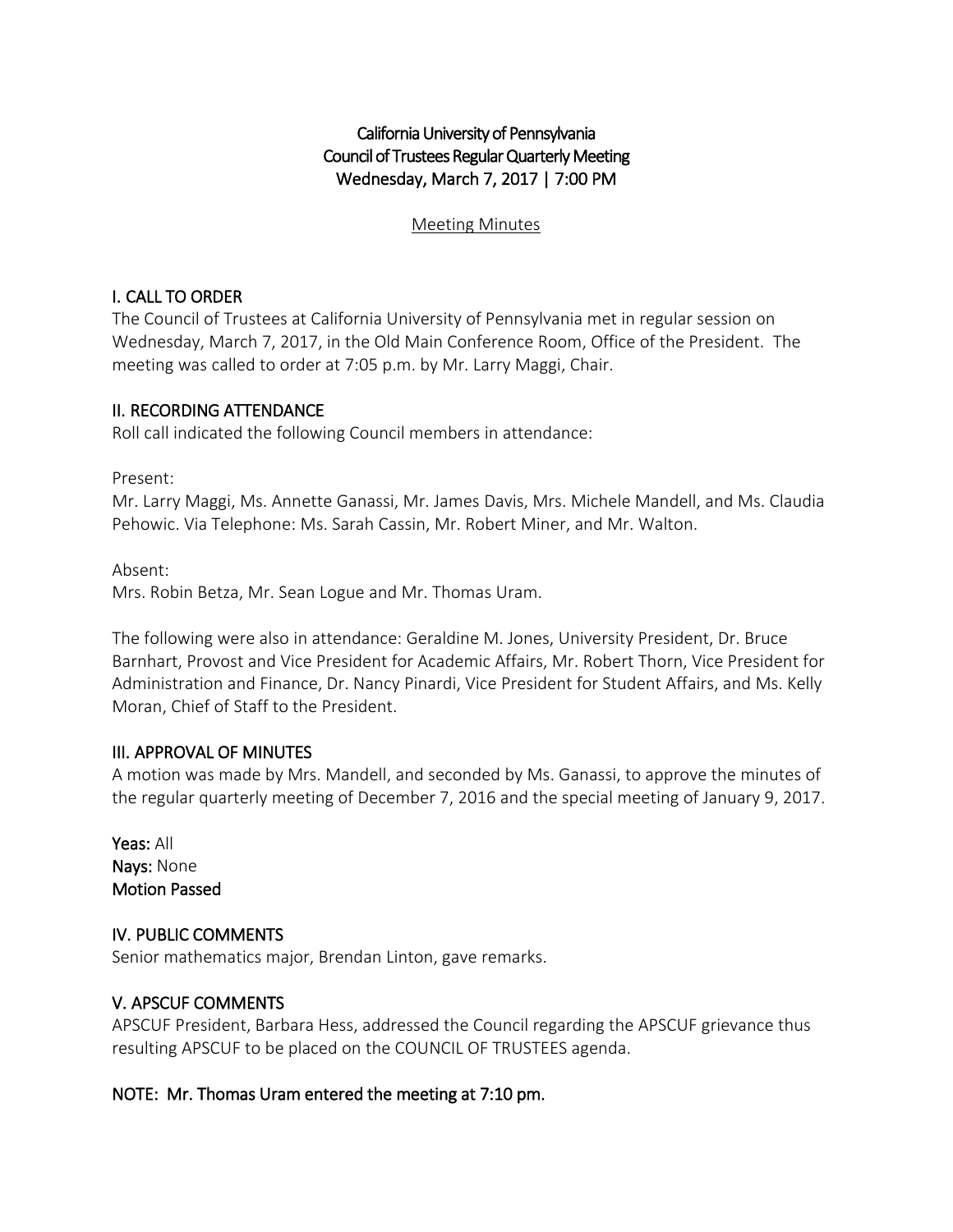### VI. CHAIRMAN'S REPORT

Chairman Magi updated the Council on the requirements of the annual University President Evaluation process. A motion was made by Ms. Ganassi, and seconded by Ms. Pehowic, to approve the nomination of Mr. Larry Maggi, Mr. James Davis, and Mr. Thomas Uram to serve on the Presidential Evaluation Committee.

Yeas: All Nays: None Motion Passed

## VII. PACT UPDATE

Trustee Mandell encouraged Trustees to attend the 2017 Spring PACT Conference to be held on April 19-20, 2017, at the Sheraton Harrisburg Hershey Hotel. Keynote speaker, Dr. Cliff Wharton, will address sustainability in higher education. Governor Tom Wolfe will be one of the featured speakers as well as Cal U's Dr. Stan Komacek.

## VIII. UNIVERSITY PRESIDENT'S REPORT

President Jones introduced and welcomed Ms. Kelly Moran, Chief of Staff to the President, to her first Council of Trustees meeting. President Jones then informed the Trustees that after a year of data collection and analysis, the implementation phase of Cal U's Strategic Enrollment Plan (SEP) was launched on February 9<sup>th</sup>. Administrators, faculty, staff and students were all involved in developing the seventy page SEP report, which lays out plans to better identify, attract and retain qualified students. The full report and supporting data are available to the campus community. President Jones' reported that Cal U's spring 2017 headcount declined about 1% compared to spring 2016, but enrollment figures for the fall semester look promising.

### IX. COMMITTEE REPORTS

# A. Nominating Committee

Chairman Maggi informed the Council that the election of officers will take place at the June 7, 2017, Reorganizational Meeting of the Council of Trustees, per the bylaws. The Nominating Committee recommends Annette Ganassi for Chair of the Council of Trustees and James Davis as Vice Chair of the Council of the Trustees.

### B. Academic Affairs

Provost Barnhart provided the quarterly update to Council.

### 1. Informational Items

Provost reported that freshman applications and acceptances have improved by 13% or more compared to the same time last year and the number of potential students making deposits has increased even more dramatically. The University is encouraged by these early numbers as the next implementation phase of the strategic enrollment plan rolls out.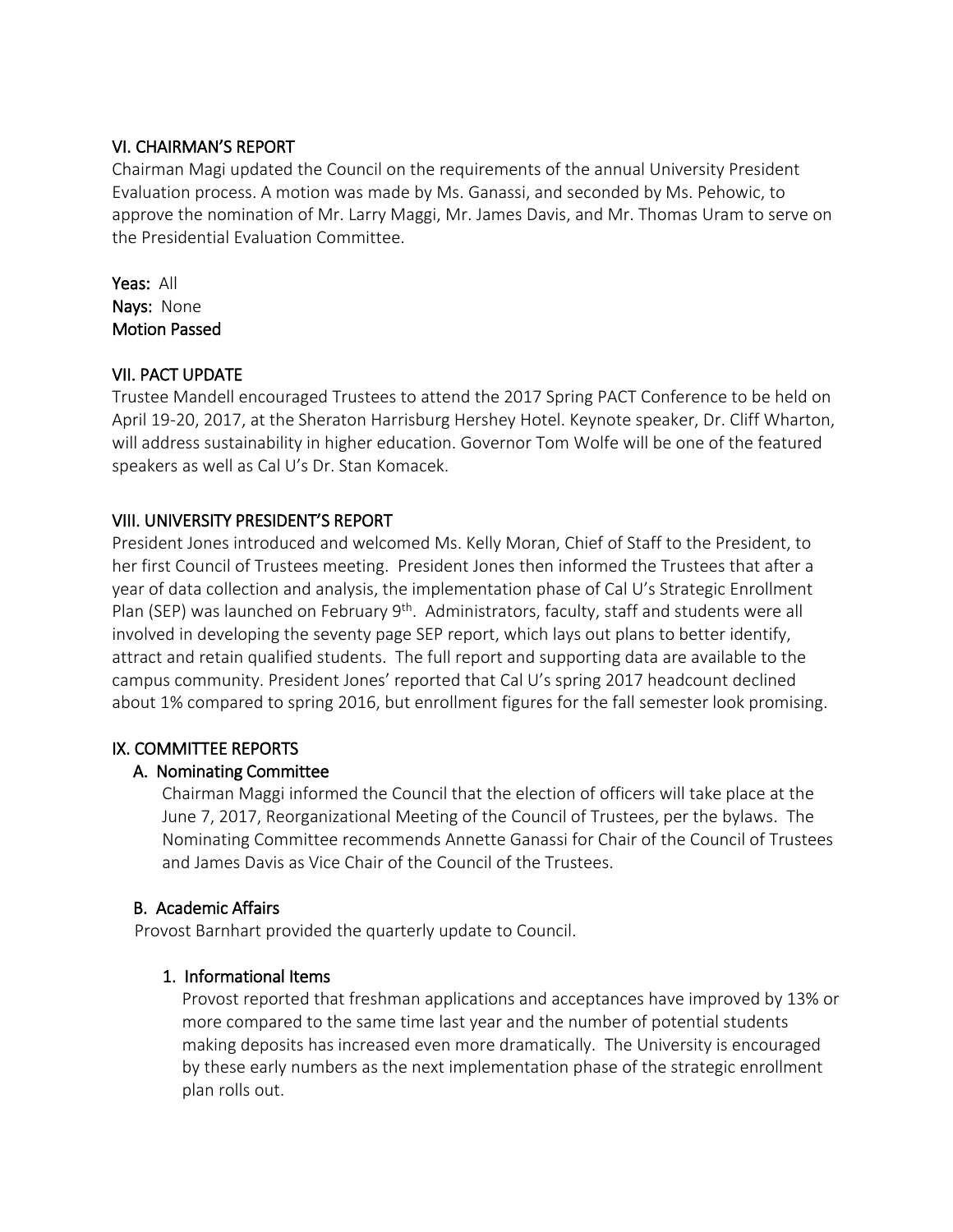### C. Administration & Finance

Vice President Thorn provided the quarterly update to Council.

### 1. Quarterly Contracts and Purchases

A motion was made by Ms. Ganassi, and seconded by Mrs. Mandell, to approve the quarterly contracts and purchases negotiated or awarded by the President or her designee, as well as all contracts for consultative services for the period of October 21, 2016 through January 20, 2017, totaling \$2,528,824.04.

Yeas: All Nays: None Motion Passed

## 2. Capital Spending Plan

A motion was made by Mr. Miner, and seconded by Mr. Uram to approve the Capital Projects Spending Plan proposed for fiscal years 2017-2018 through 2021-2022, which calls for the construction of a new Science Building on the California University campus and an addition and renovation to Keystone Hall. Act 40 of 2004 authorized the new Science Building project for \$20 million and utilizing 2017 new construction costs, this project now estimates to be \$37,429,235. A full life cycle renovation for Keystone Hallusing 2017 new construction and renovation costs estimates to \$23,687,088.

Yeas: All Nays: None Motion Passed

### 3. New Herron Recreation and Fitness Center Operation Fee

A motion was made by Mr. Uram, and seconded by Mrs. Mandell to approve the new Herron Recreation Center Operation and Maintenance fee in the amount of \$27/semester for both Graduate and Undergraduate students. The purpose of this new fee is to sustain this auxiliary facility in a self-supporting manner.

Yeas: Ms. Cassin, Mr. Mr. Davis, Mr. Uram, Ms. Ganassi, Mr. Walton, Mrs. Mandell, Mr. Maggi, and Mr. Miner Nays: Ms. Pehowic Motion Passed

### 4. Increase to Student Center Operations & Maintenance Fee

 A motion was made by Ms. Ganassi, and seconded by Mr. Uram to approve a \$42 increase to the Student Center Operation and Maintenance Fee from \$134/semester to \$176/semester. This increase is necessary to cover the costs of operating and maintaining the Natali Student Center.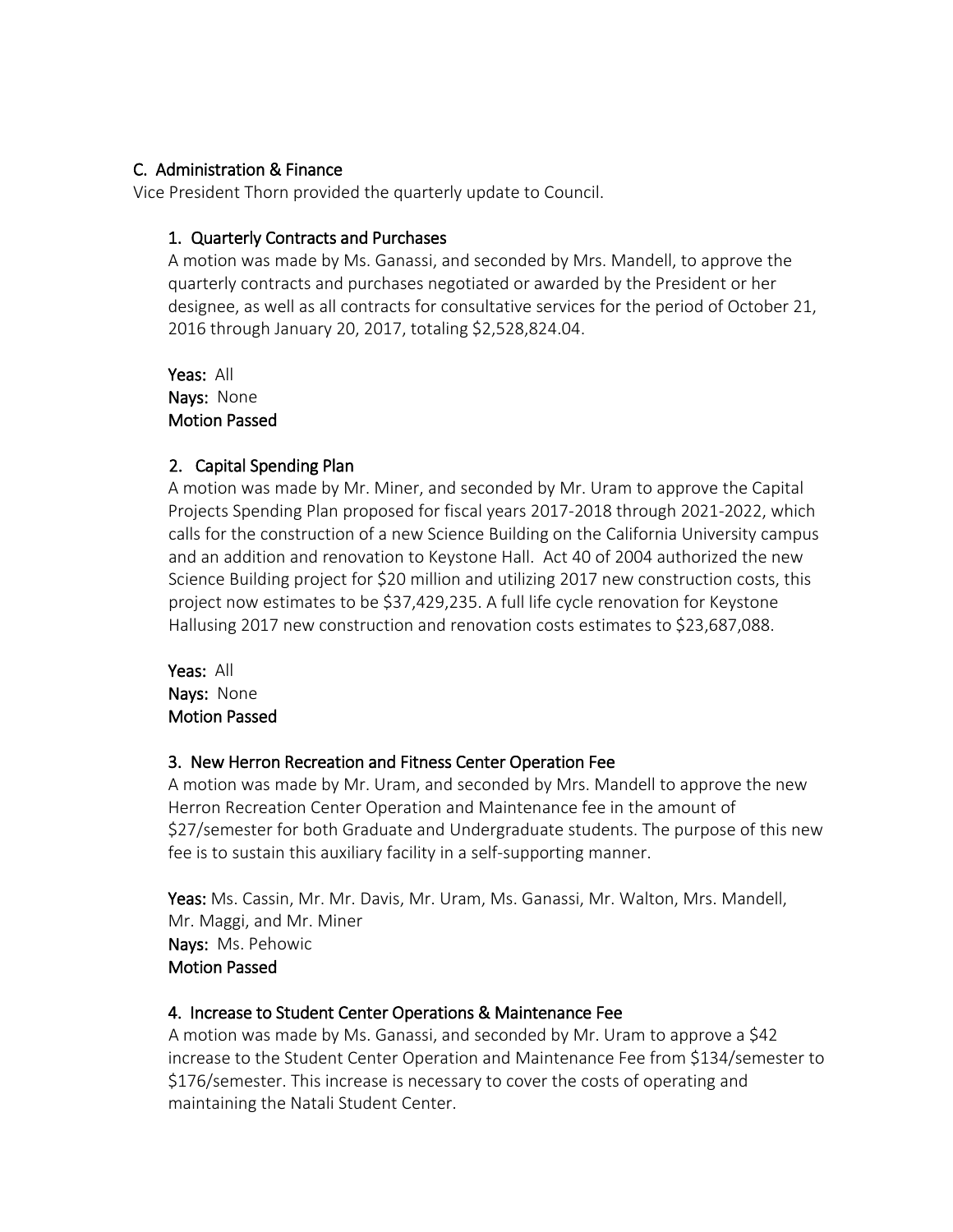Yeas: Mr. Davis, Mr. Miner, Ms. Ganassi, Mr. Uram, Mrs. Mandell, Mr. Walton, and Mr. Maggi.

Nays: Ms. Cassin and Ms. Pehowic Motion Passed

### 5. Proposed Meal Plan Rates

 A motion was made by Mrs. Mandell, and seconded by Mr. Davis to approve the 2% - 3.25% increase to the base price for all meal plans using the Bureau of Labor Statistics and Dining Services Consumer Pricing Index.

 Yeas: All Nays: None Motion Passed

## 6. Doctor of Criminal Justice Tuition Rate

 A motion was made by Mr. Davis, and seconded by Mr. Walton to approve the differential tuition rate for the Doctor of Criminal Justice degree to 110% of the current base resident and non-resident Global Online rate.

 Yeas: All Nays: None Motion Passed

# 7. 2016-2017 University Budget Update

Vice President Thorn presented an update on the 2016-2017 budget.

# D. Student Affairs

Vice President Pinardi provided the quarterly update to Council.

### 1. Informational Items

PA Governor Tom Wolf launched the "It's On UsPA" campaign for colleges/universities to be part of the solution to protect students from sexual violence. Cal U received \$29,994 of the allocation. Nancy Skobel, Associate Dean for Student Affairs and Director of the Women's Center and the END Violence Center, said the project encourages bystanders to step in to protect others and prevent sexual violence. The grant also covers training for police and others who interact with victims. A short video was shown of students, faculty, and administrators taking the pledge and encouraging others to do so.